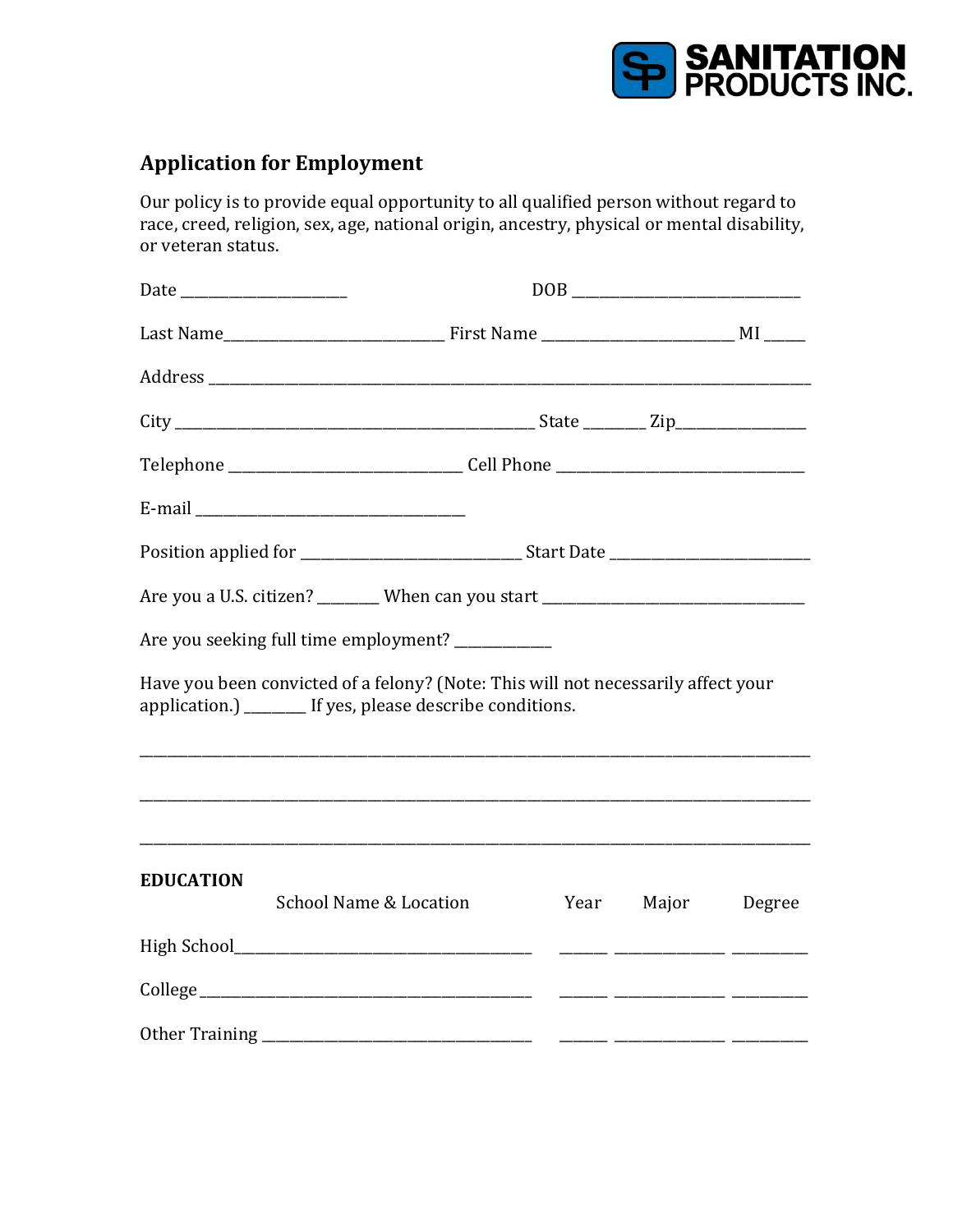

Any other skills, qualification or experience that we should consider?

| <b>EMPLOYMENT HISTORY (Start with most recent)</b> |                                                                                   |  |
|----------------------------------------------------|-----------------------------------------------------------------------------------|--|
|                                                    |                                                                                   |  |
|                                                    |                                                                                   |  |
|                                                    | Date Started_________________________________Starting Wage______________________  |  |
|                                                    |                                                                                   |  |
|                                                    |                                                                                   |  |
|                                                    |                                                                                   |  |
|                                                    |                                                                                   |  |
|                                                    |                                                                                   |  |
|                                                    | Date Started____________________________Starting Wage___________________________  |  |
|                                                    |                                                                                   |  |
|                                                    |                                                                                   |  |
|                                                    |                                                                                   |  |
|                                                    |                                                                                   |  |
|                                                    |                                                                                   |  |
|                                                    | Date Started__________________________________Starting Wage______________________ |  |
|                                                    |                                                                                   |  |
|                                                    |                                                                                   |  |
|                                                    |                                                                                   |  |